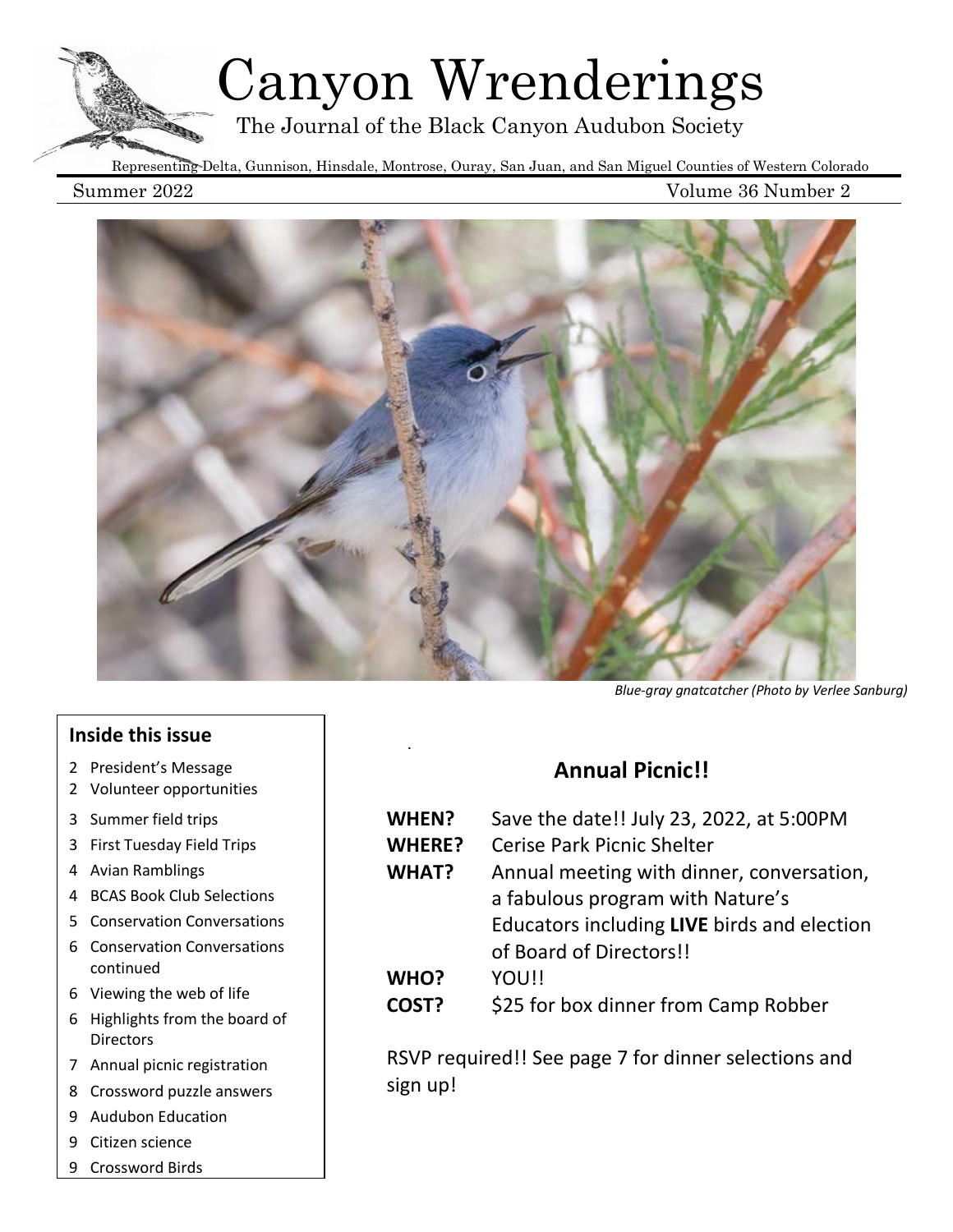# **President's Message**

By Bruce Ackerman

Spring Into Summer – Good Birding! I am Blown Away (it has been so windy!) by all the good bird sightings this season. We have lots of good field trips scheduled. I hope you will join us.

Annual Meeting and Picnic July 23 at Cerise Park in Montrose. We have finally scheduled our annual picnic. Please join us! We have not been able to get together like this in the last 2 years. Tasty foods will be provided by the Camp Robber restaurant. See more information elsewhere in this issue.

Your Board of Directors is doing an excellent job of organizing many events for this summer -- field trips, annual picnic, book club, and bird house auction at the Montrose County Fair. I deeply appreciate their support. We are gearing up to get our monthly speaker programs back up and running, after a gap of 2 years. Hopefully COVID is winding down.

I really appreciate the help and dedication of the Board of Directors. Maybe you would like to volunteer to help with the BCAS, we can always use a few more volunteers. Here are two annual projects that always need some volunteers – Auctioning bluebird boxes at the Montrose County Fair in July and banding birds at Ridgway State Park in September.

# **Volunteer opportunities!!**

#### By Missy Siders

Black Canyon Audubon Society is looking for more volunteers to help us accomplish our mission. You do not have to be an expert birder to lead bird walks, organize talks, or other activities. If you would like to help with bird walks, contact Don Marsh (ridgwaybrdr @ gmail.com; 209-256- 5744). If you have ideas for speakers for the monthly meetings, contact Kristal Stidham (nationalparkfan1 @ [yahoo.com;](http://yahoo.com/) 580-919-5987). If you are willing to work at the County Fair, contact Sandy Beranich at 970- 497-0376, or if you have ideas for activities you could help organize, contact Bruce Ackerman (BruceAckermanAUD @ [aol.com;](http://aol.com/) 727-858- 5857).



#### *Yellow-rumped warbler by Verlee Sanburg*

# *Canyon Wrenderings*

The quarterly journal of the Black Canyon Audubon Society. Vol 36 No 2. **Managing editor**

Susan Werner at wrenderingseditor @ gmail.com

#### **BLACK CANYON AUDUBON SOCIETY**

#### **OFFICERS**

**President**—Bruce Ackerman (Montrose) 727- 858-5857

Bruceackermanaud @aol.com **Vice President**—**OPEN**

**Secretary**—Sallie Thoreson (Montrose) 970- 249-1869 salliet900 @aol.com

**Treasurer**—Gayle Johnson (Montrose) 970-964-8051 Gaylejeff@ yahoo.com **Past President**—Jon Horn (Montrose) 970-209-5404

Jonhorn56 @gmail.com

#### **BOARD OF DIRECTORS**

Kristal Stidham (Montrose) 580-919-5987 nationalparkfan1 @yahoo.com Bill Harris (Montrose) 970-901-4022 TRLGPA 48@gmail.com Carrie Krickbaum (Ridgway) 970-209-3703 carrie.krickbaum@ gmail.com Don Marsh (Ridgway) 209-256-5744 ridgwaybrdr @gmail.com Melissa (Missy) Siders (Montrose) 970-275-6639 missy.siders @gmail.com

#### **COMMITTEE CHAIRS**

Audubon CO Council rep.—**OPEN** Education— Carrie Krickbaum Conservation—Sallie Thoreson (see above) Field Trips—Don Marsh (see above) Membership—Missy Siders (see above) Publicity—Susan Werner 970-688-0757 Programs— Kristal Stidham Website Manager—Jon Horn (see above)

#### **AD HOC COMMITTEES (ANNUAL EVENTS)**

Montrose County Fair—Sandy Beranich Bird Banding—Carrie Krickbaum (see above) Christmas Bird Count Team—Arden

Anderson, Adam Petry, Amy Seglund, and Missy Siders (see above for contact information)

Eckert Crane Days—**Open**

**A note about email addresses in this newsletter: All emails have an extra space before the @ sign or "[at symbol]" in the email address to discourage webcrawlers from spam activities.**

See an OPEN position? Talk to an officer to see if it is a good fit for your skills and talents! We would love to have an at-large board member. Volunteers are always welcome.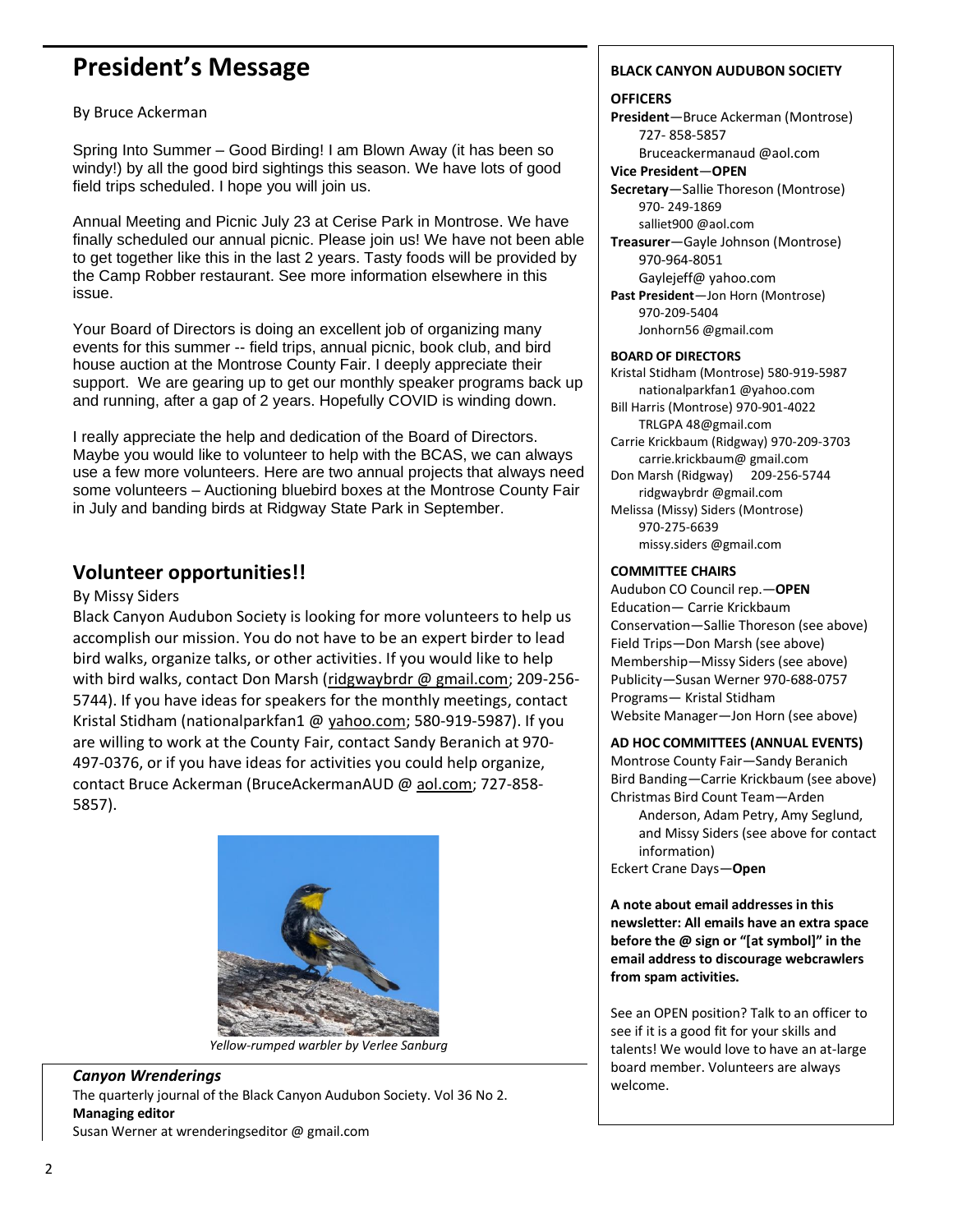# **BCAS Summer Field Trips**

# **Wednesday, June 15, 8:00AM**

### **Silver Jack Reservoir and the Cimmaron Valley**

Explore this lightly birded watershed east of Cerro Summit. Some late Spring migrants may still be moving through the area and the resident breeders should be in full song. Temperatures may be cool in the morning so dress in layers. Bring drinks, snacks, and a lunch. We will meet at the public parking lot at the corner of N. 2nd Street and N. Cascade Ave. in Montrose at **8:00 am** and return in the early afternoon. For questions and to sign up, contact Don Marsh at [ridgwaybrdr](mailto:ridgwaybrdr@gmail.com) @gmail.com or 209-256-5744.

# **Saturday, June 25, 8:00AM Grand Mesa**

The Grand Mesa has a wonderful array of birds during the summer that include Lincoln Sparrow, Swainson's Hawk, American Three-toed Woodpecker, Hermit Thrush, Pine Grosbeak, Red Crossbill to name a few. We will be stopping along highway 65 at several points, going for short hikes to view birds. Hiking distance around 2-3 miles total. This will be an all-day trip, so bring lunch, snacks, water, and clothing to deal with cooler, inclement weather. Group limited to 10 people. Meet at the parking lot at the corner of N. 2nd Street and N. Cascade Ave. in Montrose at **8AM.** Contact trip leader, Bill Harris at 970-901-4022 or at trigpa48 [@gmail.com](mailto:trlgpa48@gmail.com) to sign up.



*Lark sparrow (photo by Verlee Sanburg)*

# **First Tuesday Field Trips**

Mark your calendars for **June 7th, July 5th and August 2nd**

The First Tuesday Field Trips continue! Meet at **8:00AM**. We will meet at **the public parking lot at the intersection of N. 2nd Street and N. Cascade Ave. in Montrose**. A leader will accompany the group to a nearby birding hotspot. Return about noon.

We will be watching community COVID infection rates to determine appropriate protocols. Please stay home if you are ill. Contact Bruce Ackerman at (727) 858-5857 o[r bruceackermanAUD@aol.com](mailto:bruceackermanAUD@aol.com) for more information.

Bring a snack, water, binoculars, and field guides.



*Long-billed Dowitchers and American Avocets (Photo by Verlee Sanburg)*

# **Saturday August 27, 8:00AM Ridgway State Park**

Ridgway State Park in late August can host a variety of migrating shorebirds and post breeding songbirds. The state park charges a \$9.00 day use fee, but we'll meet at the Visitor Center near the Dutch Charlie entrance at **8 am** and see if we can carpool with annual pass holders to minimize expenses. We'll wrap up around noon. As always in Colorado, dress in layers, bring water and a lunch or snacks, and a spotting scope if you have one. Please contact the trip leader, Don Marsh at (209) 256-5744 or [ridgwaybrdr@gmail.com](mailto:ridgwaybrdr@gmail.com) to RSVP.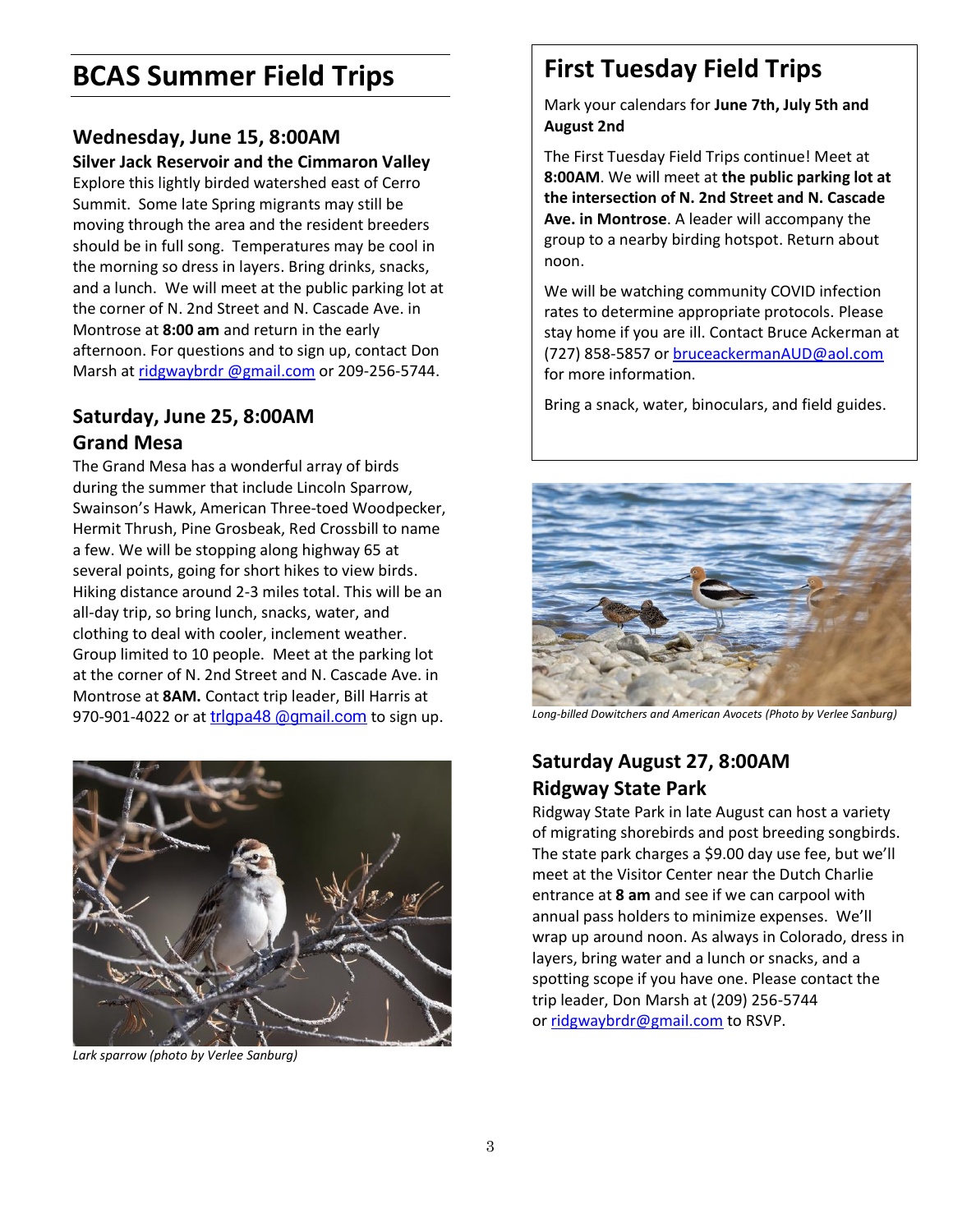# **BCAS Book Club Selections**

By Sheryl Radovich

The BCAS Book Club formed in July 2021 to meet other birders and explore the natural world through shared experience and literature. Recently we read about birds' intellect, vultures, and coyotes. We are so fortunate to be able to appreciate diversity of our natural world. Here are the next three club selections. Meetings will be outside on the third Tuesday of each month at 2:00PM at the Radovich residence. Reach Sheryl Radovich by email canyon.creek [@bresnan.net](mailto:canyon.creek@bresnan.net) or phone (970) 240-3788 to confirm dates and location.





## **Tuesday, June 21**

The June book club selection is "*Mozart's Starling*" by Lynda Lynn Haupt. Author Lynda Haupt explores the bond between one of history's most cherished composers and one of earth's most common birds. She intertwines stories of Mozart's pet with her own experiences to create a window into the world of starlings and music.

# **Tuesday, July 12**

Discuss Kirk Johnson's "*The Feather Thief"* which examines the theft of 299 rare bird skins from a British natural history museum. Johnson fascinates the reader, plunging with vigor into exotic bird exploration, the crackdown on rare bird trafficking, and the insular world of fly-tying enthusiasts.



### **Tuesday, August 16**

Meet to discuss "*Soul of an Octopus*" by Sy Montgomery. This award-winning book dissolves the human-constructed borders between "them" (other animals) and us. For those wanting additional exploration of the life of an octopus, Netflix has a great film entitled "*My Octopus Teacher*."

# **Avian Ramblings**

By Bill Harris

As promised in my previous article, I will highlight some of my favorite birding spots during my Montrose County Big Year, 2021. To see as many species as possible, I explored a variety of habitats. I broke down the county into 4 general areas – east side which included the Black Canyon National Park, Cerro Summit, and Buckhorn Lakes, the Uncompahgre Valley, the Uncompahgre Plateau, and the West End.

I then used eBird to identify birds I had seen during what time of the year in the past. The eBird bar charts were very helpful. Also, I subscribed to the eBird rare bird alert - it kept me informed about rare birds other birders were seeing. Another strategy that proved to be helpful was sharing texts with a few friends who bird frequently.

My yard was the most convenient place to bird. Besides feeders in the backyard, my yard has plenty of bushes and several trees. There is lots of good bird habitat in the adjoining yards. A day at home rarely goes by that I do not check for birds around the feeders. I tallied 65 species in my yard in 2021, a third of the species I spotted in Montrose County.

The Otter Pond area is a wonderful birding hotspot. It is particularly good late fall through early spring with lots of waterfowl. It is also a good place to see great-tailed grackles. The best birds in 2021 were 3 different terns – Black, Forster's and Common.

Finding shorebirds in Montrose County can be a challenge due to the lack of habitat. The stock pond on East Oak Grove Road is the exception. It is easy to access and produces some surprising results. Willets, Least Sandpipers, Greater and Lesser Yellowlegs and Wilson's Snipes are occasional visitors in the spring and fall. The best pond bird in 2021 was a Snowy Plover. The waste treatment ponds near Nucla and small stock ponds in West Paradox Valley produce some good shorebird sightings as well.

Other favorite birding spots include the Black Canyon of the Gunnison National Park, Ute Indian Museum, Uncompahgre National Forest along County Road 90, and Cerro Summit. So far this year I am at 135 Montrose County species, ahead of 2021's count. Another interesting observation is that I see 85-90% of my annual bird species in the first 6 months of the year.

Good luck birding out there!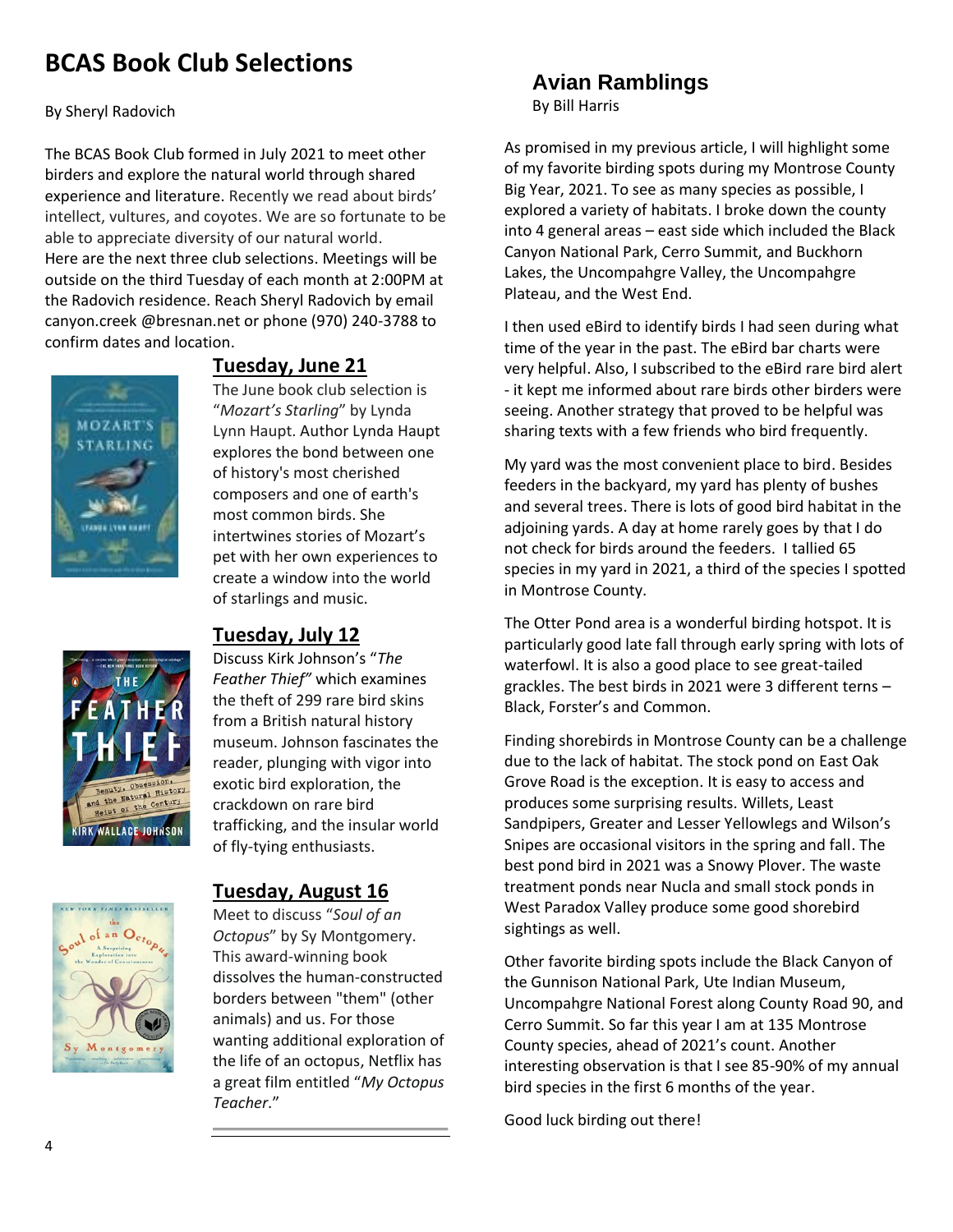### **Conservation Conversations**

#### **Summer 2022**

By Sallie Thoreson

#### **Gunnison Sage-grouse**

The Bureau of Land Management (BLM) published a request for comments on completing 2022 draft Land Health Assessment (LHA) amendments for three grazing allotments (Green Mountain, Iron Canyon and Gould Reservoir) in the Crawford area. All three allotments contain Gunnison sage-grouse habitat. The issues in these areas are protecting Gunnison sage-grouse habitat in all seasons, and general land conditions and grazing regulations during persistent drought. In one allotment there is also the issue of domestic sheep grazing in areas where these animals may contact bighorn sheep. The BLM will complete the LHAs and then publish a request for comments about the grazing permits based on the new LHAs. Black Canyon Audubon Society and individual members have provided comments in the past.

#### **Colorado Legislation Updates**

The state legislative session concluded on May 11, 2022. Several bills passed regarding air toxins, oil and gas, and environmental justice. Two bills were specific to wildlife habitat.

#### **The Safe Crossings for Colorado Wildlife And**

**Motorists** (SB22-151) will create a cash fund for use by the Colorado Department of Transportation to fund projects that provide safe road crossings for wildlife. This will improve habitat connectivity for wildlife and public safety. Audubon Rockies reports



*Highway 9 Wildlife Crossing (Photo from CPW)*

that animal-vehicle collisions are the fourth most common crash in Colorado, with most incidents occurring in the spring or during fall migration**.** Wildlife killed on roads also attract avian scavengers, like Golden Eagles, which are at risk of being killed by vehicles as they eat. The good news is that wildlife crossings such as the one along State Highway 9, between Kremmling and Green Mountain Reservoir, have resulted in a 92% reduction in reported wildlife-vehicle collisions!"

The **Native Pollinator Study bill** (SB22-109) authorizes a statewide study regarding the protection of native pollinating insects. The Colorado Department of Natural Resources will conduct the study on how best to address the various threats native pollinators face. Insect conservation benefits birds too.

#### **Colorado Water Plan**

The first update of the state Water Plan will be released for public comment on June 30th. Stay tuned on how to provide review and comments. Water is key to survival of birds and all species in our state. More information is available at Colorado Water Conservation Board [http://www.engagecwcb.org](http://www.engagecwcb.org/) and Audubon Rockies Western Water Initiative at [www.rockies.audubon.org/rivers](http://www.rockies.audubon.org/rivers)



*Yellow-Breasted Chat by Bruce Ackerman*

#### **Federal legislation**

The **CORE Act** is getting closer to passage. The Colorado Outdoor Economy and Recreation Act would protect over 400,000 acres of public lands across Colorado. The Act is currently in a key Senate committee and may advance to a Senate vote. The Act has already passed in the House.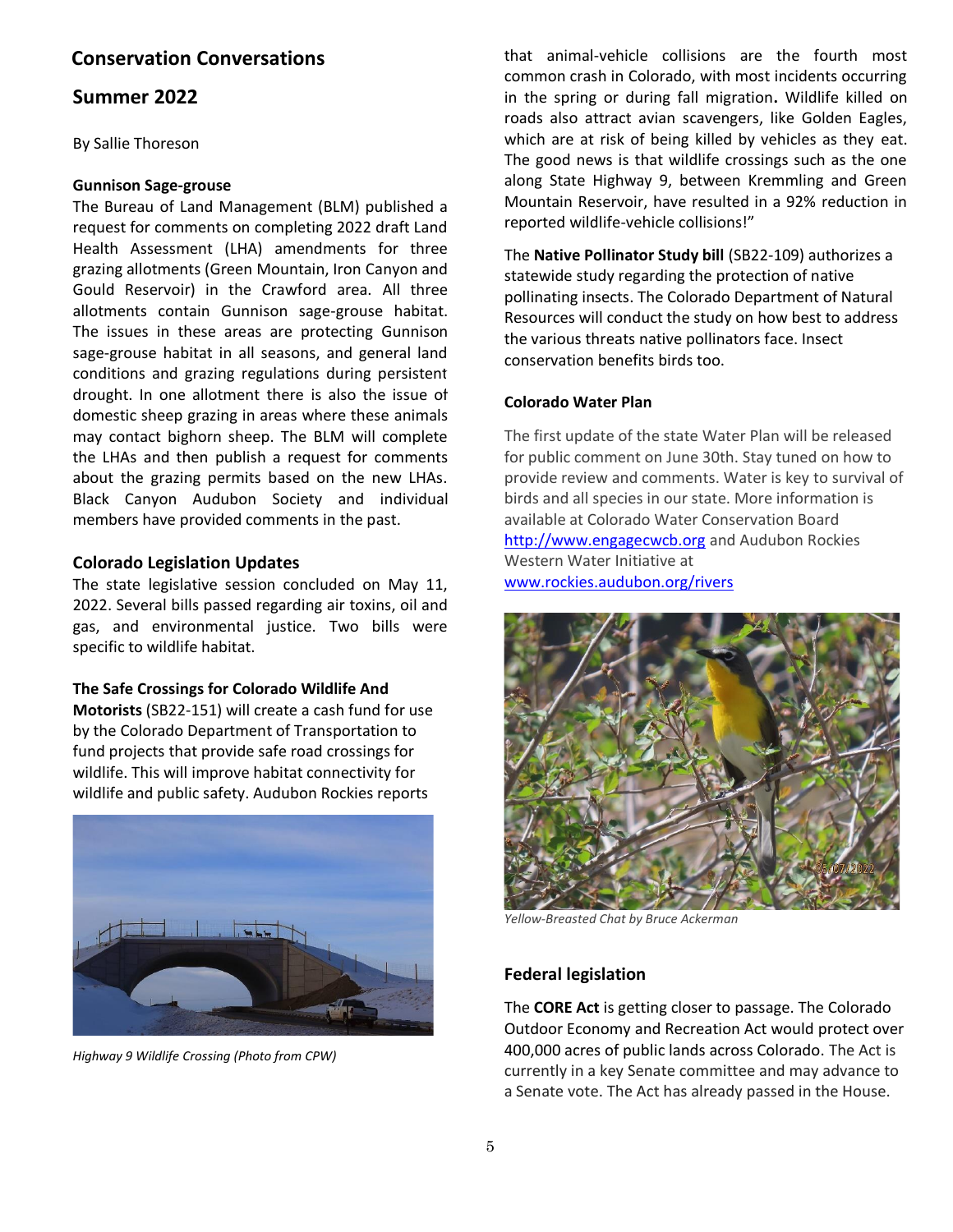#### The **Recovering America's Wildlife Act of 2021**

(H.R.2773) proposes to provide funding for the conservation or restoration of wildlife and plant species of greatest conservation need; support conservation strategies of states, territories, or the District of Columbia; and enhance wildlife conservation education and recreation projects.

The **Migratory Birds of the Americas Conservation Enhancements Act** (S. 4187) would provide additional funding and capacity for the Fish and Wildlife Service to manage an important grant program. It would support the conservation of bird habitat as well as research, monitoring, outreach, and education for conservation of the more than 350 neotropical bird species in the U.S. President Biden on Earth Day (April 22, 2022) signed an Executive Order laying the groundwork for **protecting some of the biggest and oldest trees in America's forests**. The Forest Service and Bureau of Land Management are directed to inventory mature and oldgrowth forests nationwide within a year, identify threats to these trees, and to use that information to craft policies that protect them. Old growth forests are part of our cultural and landscape heritage, sequester large amounts of carbon, and provide habitat for birds and other wildlife.

# **Viewing the Web of Life**

### By Sallie Thoreson

Recently, I have watched a few good videos that highlight the complex global connections between climate change issues, the strategies to solve the problems, and the people involved.

*Defending the North* (7 minutes) highlights the impact of wind generation on Reindeer habitat in Norway. <https://vimeo.com/612492965>

*Newtok: The Water is Rising* (97 minutes) tells the story of how Yup'ik residents in an Alaskan village prepare to move due to climate change.

[https://www.youtube.com/watch?v=\\_QNYQfdVEOk](https://www.youtube.com/watch?v=_QNYQfdVEOk)

*Lost World* (16 minutes) shows the impact to the land and people of Cambodia when sand is dredged from their forests for construction projects in Singapore. <https://vimeo.com/309335117>

Also PBS FRONTLINE has a three-part series [https://www.pbs.org/wgbh/frontline/film/the-power-of](https://www.pbs.org/wgbh/frontline/film/the-power-of-big-oil/)[big-oil/](https://www.pbs.org/wgbh/frontline/film/the-power-of-big-oil/) on the fossil fuel industry and climate change -

what did they know, when did they know, and what did they do about it.

# **Highlights from the Board of Directors**

By Sallie Thoreson

- Membership is at 336 from members through the National Audubon Society and 104 local members. Some 350 people receive the quarterly newsletter.
- The Board approved a donation to the Ute Museum to purchase binoculars and bird guides to support their Summer Camps and other kid activities. They were able to purchase 17 pairs of binoculars and 14 bird guides.
- Eckert Crane Days were March 18-19-20, 2022 (Friday to Sunday) at Fruitgrowers Reservoir. Stormy weather on Thursday disrupted the migration and cranes did not fly out on Friday. Cranes were difficult to observe on Saturday and Sunday, but we estimated 200 flew out on Sunday. BCAS members were on hand to talk with some of the 20 to 30 cars each day. The two interpretive signs purchased by BCAS helped to tell the story.
- The Board is exploring how to bring back in-person programs.
- The Board decided to have an annual meeting/picnic in Montrose July 23 at Cerise Park. More details in this newsletter.
- From Treasurer Gayle Johnson: The balance in the checking account is \$28,005.45. Since the last newsletter, \$500 went to the Ute Museum for binoculars and bird books, \$153.44 for bird bracelets for Paonia Conservation Days, \$288 for our website domain, \$374.50 for insurance and \$41.20 to Copy Cats for newsletter copies.



*Mountain bluebird – Billy Creek SWA by Bruce Ackerman*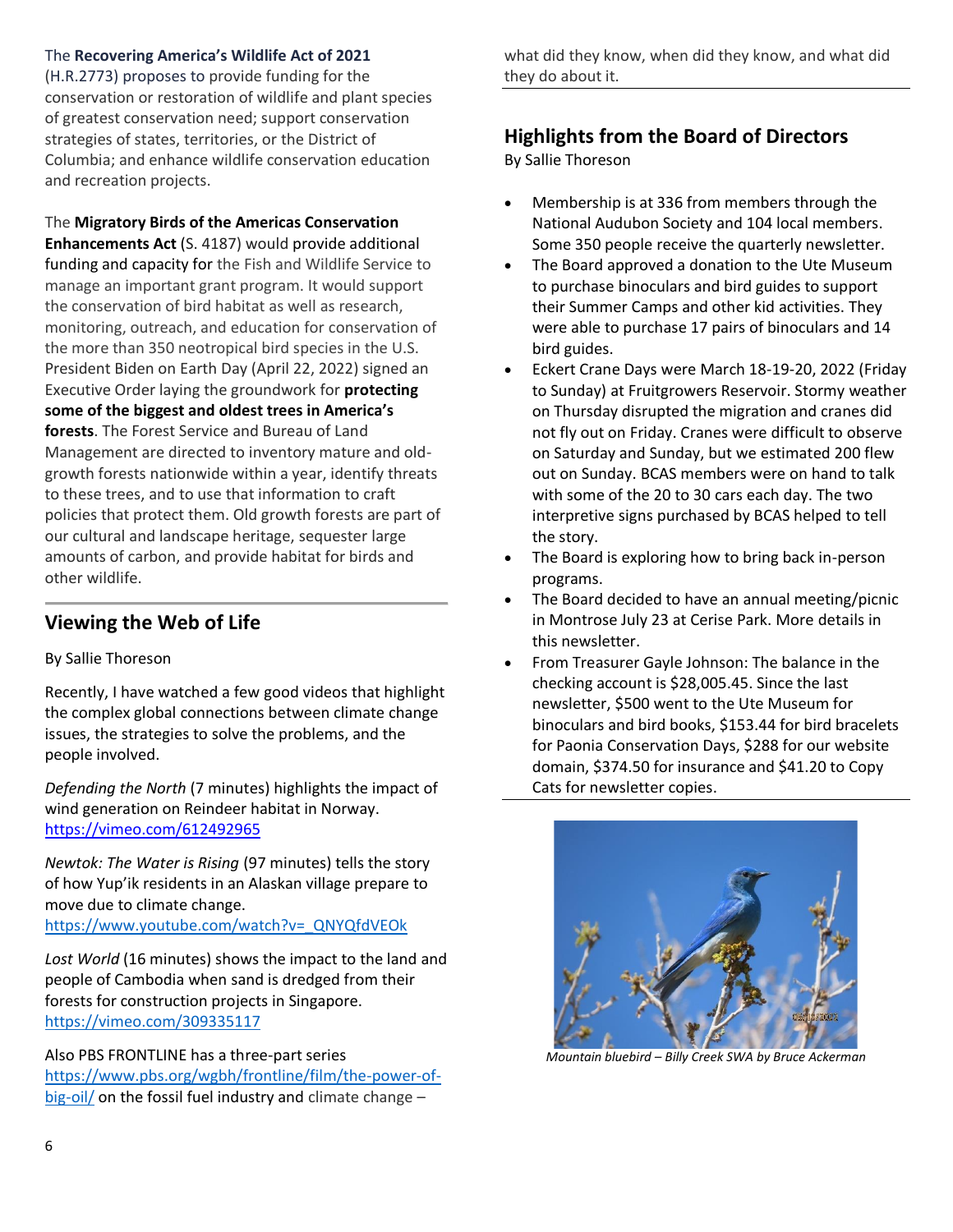# *Black Canyon Audubon Society Annual Dinner (Picnic)* **Saturday, July 23, 2022, at 5:00 p.m.**

We will be gathering at the picnic gazebo in Cerise Park in Montrose. The annual dinner will be a box supper provided by Camp Robber, dinner at 5:45 PM. The 6:30 PM program will be a raptor demonstration by Devin Jaffewirth of Nature's Educators.

*Please join us for a fun and relaxing evening! It is not necessary to be a BCAS member to participate. Please ask anyone you think would enjoy the evening to join us!*

# **Dinner Reservations:**

Please indicate choice and number of entrees, each priced at \$ 20 (includes gratuity):

*\_\_\_\_\_Roast Beef with cheddar Sandwich \_\_\_\_Turkey with Swiss Sandwich*

*\_\_\_\_\_ Veggie Sandwich \_\_\_\_Ham/Turkey Club Wrap*

*\_\_\_\_\_ Thai Peanut Chicken Wrap \_\_\_\_Veggie Wrap*

*Choice of 1 side dish: Potato salad Cole Slaw Veggie sticks Fruit salad* 

*Dessert: \_\_\_\_Brownie. \_\_\_\_Cookie.*

*Gluten-Free: \_\_\_yes*

**Includes:** lemonade, iced tea, and water

Total number of reservations, at \$25 each.

Guest name(s)

Phone# Email address

Please mail your meal choice (s) and payment check to arrive by July 15 to: **BCAS, P.O. Box 387, Delta, CO 81416**

### *Directions to Cerise Park Gazebo:*

Take West Main St. in Montrose from its intersection with Townsend Ave. Turn left at Chipeta Dr. In 200 ft. left again at Shane's Way. Gazebo at south end of parking lot.

If you have any questions, please contact:

Bill Harris (970) 901-4022 Bruce Ackerman at (727) 858-5857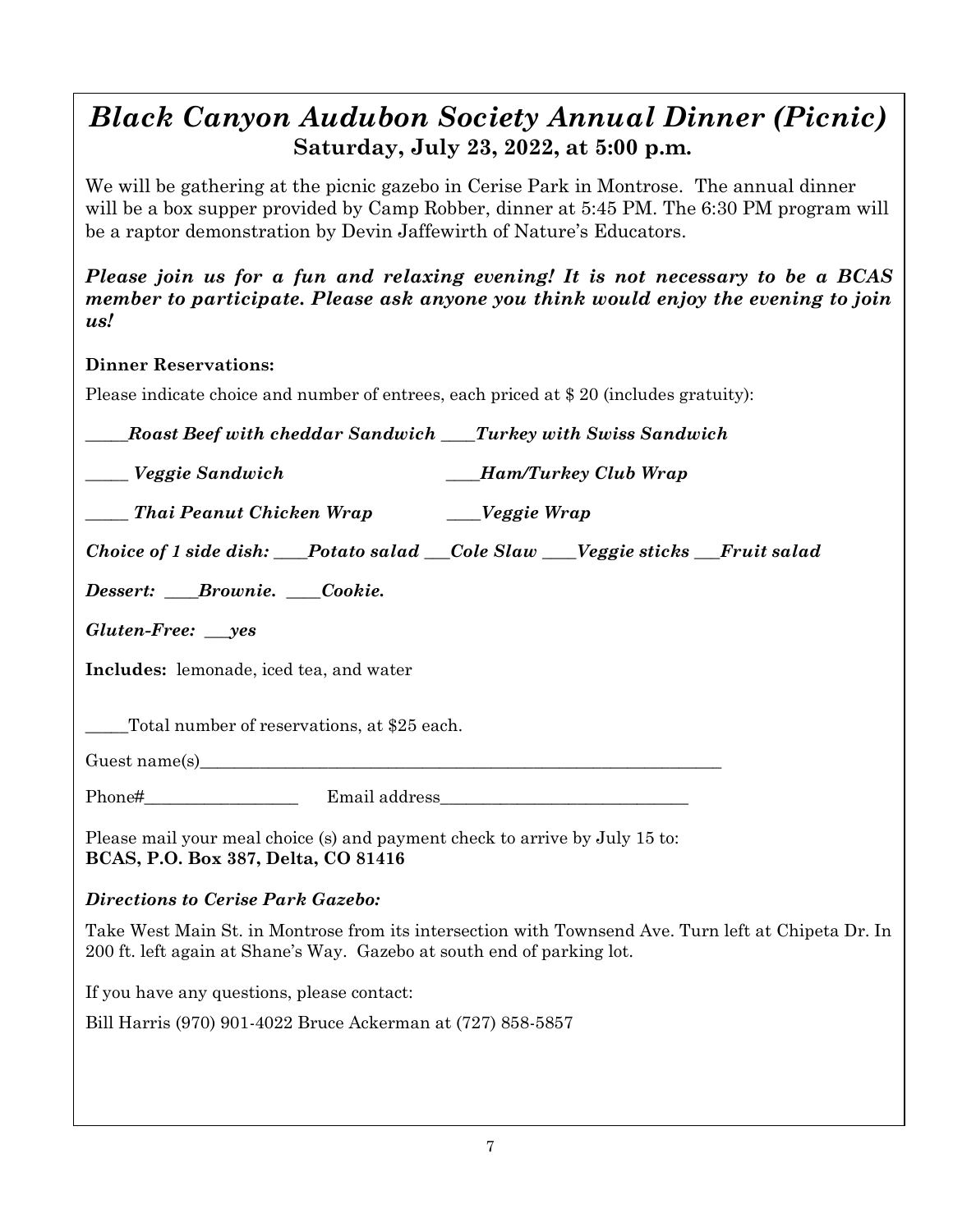# **Animal Ambassadors from Nature's Educators**



*Turkey Vulture (Photo from Nature's Educators) Barn Owl (photo from Nature's Educators) 1*



| <b>Crossword Puzzle answers</b> |                |     |      |  |
|---------------------------------|----------------|-----|------|--|
| Across                          |                |     | Down |  |
| 3.                              | Roc            | 1.  | Arn  |  |
| 4.                              | Tern           | 2.  | Nene |  |
| 5.                              | Eider          | 6.  | Rhea |  |
| 9.                              | Ibis           | 7.  | Tit  |  |
| 11.                             | $E_{\rm HIII}$ | 8.  | Auk  |  |
| 12.                             | Moa            | 10. | Smew |  |
|                                 |                |     |      |  |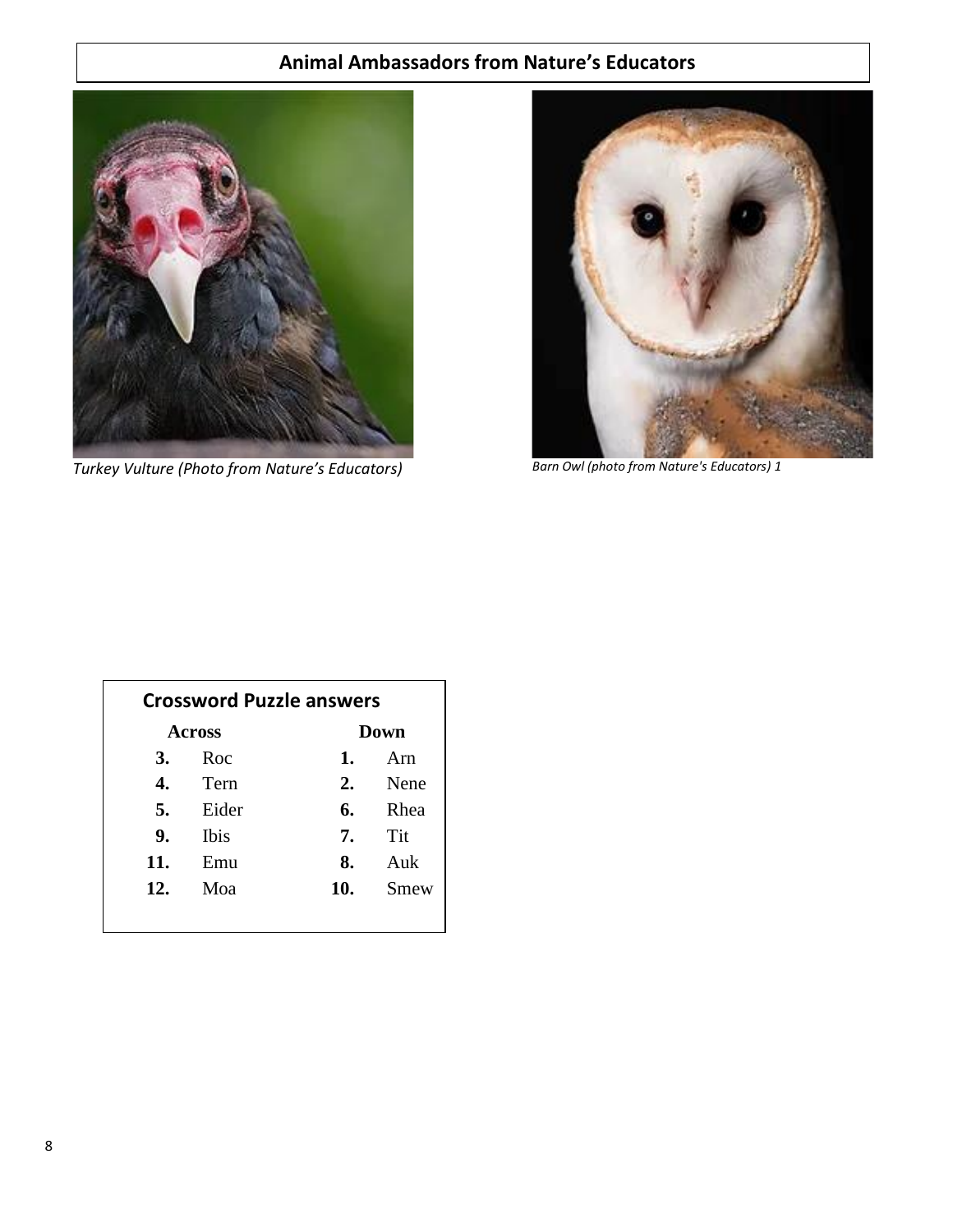# **Audubon Education**

By Carrie Krickbaum

On May 6, Black Canyon Audubon partnered with Ridgway State Park this year to host a station at the Paonia Conservation Days for approximately 150 area 3<sup>rd</sup> graders. Students learned about breeding plumages, nesting territories, the function of bird song, and the artistry of some bird nests. They looked at bird study skins, actual nests, and egg replicas. BCAS purchased bookmarks and "Bird Buddy" friendship bracelets for each student to wear or take home. The future looks bright for budding birders!



*Students excited to look at bird study skins (photo by Carrie Krickbaum)*

#### **Across**

- **3.** Mythical bird from the *Arabian Nights*
- **4.** Migratory seabird with forked tail
- **5.** Northern seabird with especially warm feathers
- **9.** Long-legged wader in Everglades
- **11.** Down Under flightless bird
- **12.** Extinct flightless bird once hunted by the Maori **Down**
- 1. Sea eagle with white tail
- 2. Endangered state bird of Hawaii
- 6. Flightless South American bird
- 7. Cousin of a chickadee
- 8. Seabird with webbed feet and short wings
- 10.Freshwater diving duck found in parts of Eurasia

# **Citizen Science – Monitoring Bluebird boxes**

Audubon members are monitoring bluebird boxes at Ridgway State Park and Billy Creek State Wildlife Area. Weekly visits to boxes allow detailed notes about nest construction, number of eggs, hatchlings, and fledglings. Volunteers enter the data into Nestwatch, an online database administered by Cornell Lab of Ornithology. Scientists working in an area or on a species may access this national data to contribute to their knowledge bank.



*Linda maintains a bluebird box by Kristal Stidham*

# Crossword birds: **Twelve birds** that

frequently show up in crossword puzzles



#### Source:

[https://www.nytimes.com/2018/03/02/crosswords/crossw](https://www.nytimes.com/2018/03/02/crosswords/crosswords-aviary.html) [ords-aviary.html](https://www.nytimes.com/2018/03/02/crosswords/crosswords-aviary.html)